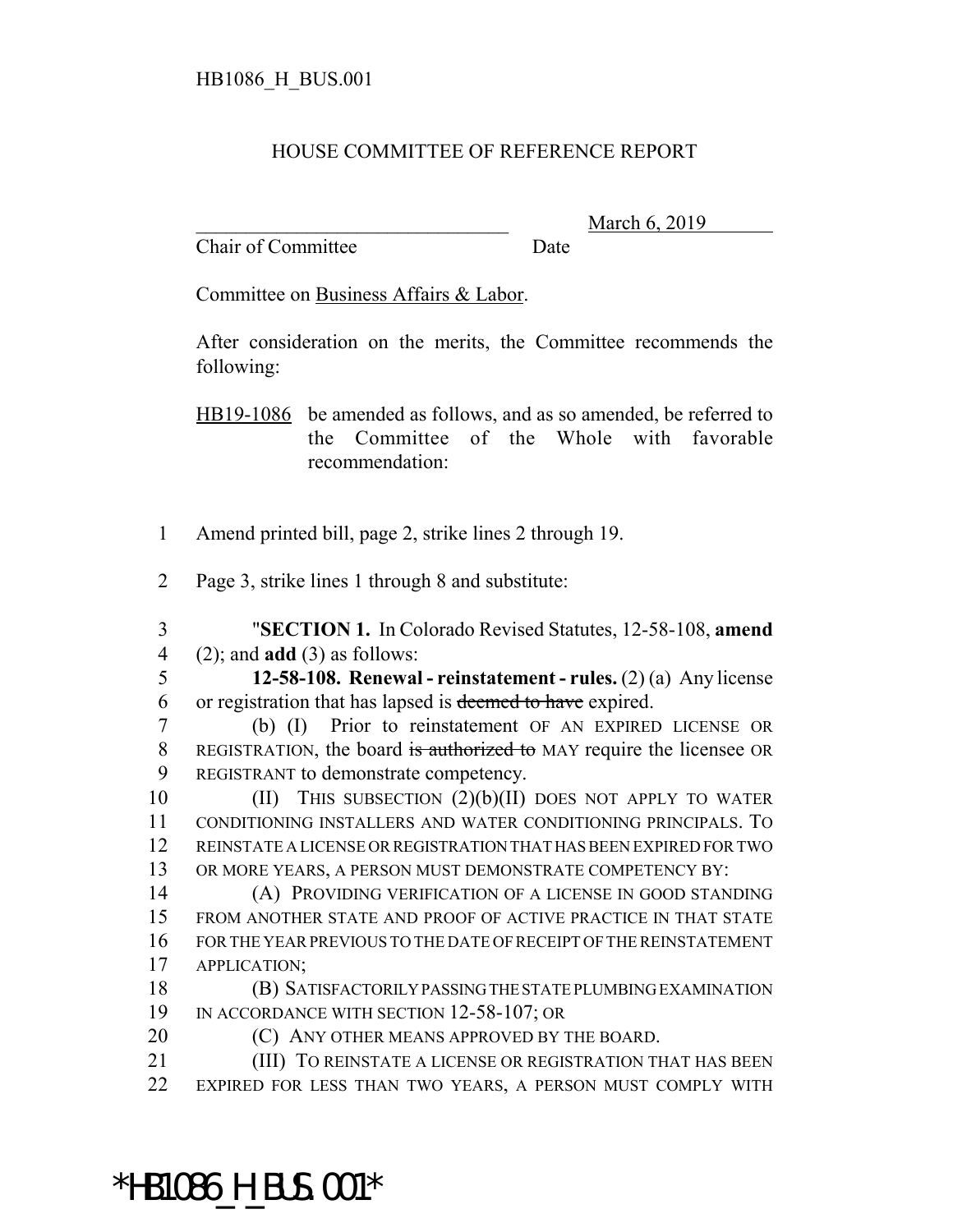SUBSECTION (3)(a) OF THIS SECTION; EXCEPT THAT THIS SUBSECTION (2)(b)(III) DOES NOT APPLY TO WATER CONDITIONING INSTALLERS AND WATER CONDITIONING PRINCIPALS.

 (c) Licenses and registrations shall be renewed or reinstated 5 pursuant to ARE SUBJECT TO RENEWAL OR REINSTATEMENT IN ACCORDANCE WITH a schedule established by the director of the division of professions and occupations within the department of regulatory 8 agencies and pursuant to section 24-34-102 (8).  $C.R.S.$  The director of the division of professions and occupations within the department of 10 regulatory agencies may establish renewal fees and delinquency fees for 11 reinstatement pursuant to section 24-34-105. C.R.S.

 (d) If a person fails to renew his or her license or registration 13 pursuant to the schedule established by the director, of the division of 14 professions and occupations, the license or registration shall expire EXPIRES. Any person whose license or registration has expired is subject 16 to the penalties provided in this article ARTICLE 58 or section 24-34-102 (8). C.R.S.

 (3) (a) ON OR AFTER MAY 1, 2021, THE BOARD SHALL NOT RENEW OR REINSTATE A LICENSE UNLESS THE APPLICANT HAS COMPLETED EIGHT HOURS OF CONTINUING EDUCATION FOR EVERY TWELVE MONTHS THAT HAVE PASSED AFTER THE LATER OF THE LAST DATE OF RENEWAL OR 22 REINSTATEMENT. THIS SUBSECTION (3)(a) DOES NOT APPLY TO THE FIRST RENEWAL OR REINSTATEMENT OF A LICENSE FOR WHICH, AS A CONDITION OF ISSUANCE, THE APPLICANT SUCCESSFULLY COMPLETED A LICENSING EXAMINATION PURSUANT TO SECTION 12-58-107.

26 (b) ON OR BEFORE JULY 1, 2020, THE BOARD, IN COLLABORATION WITH ESTABLISHED INDUSTRY TRAINING PROGRAMS AND INDUSTRY REPRESENTATIVES, SHALL ADOPT RULES ESTABLISHING CONTINUING 29 EDUCATION REQUIREMENTS AND STANDARDS. THE REQUIREMENTS AND STANDARDS MUST INCLUDE COURSE WORK RELATED TO THE CODE, INCLUDING CORE COMPETENCIES, AS DETERMINED BY THE BOARD. THE BOARD MAY COUNT A LICENSED PLUMBER'S ENROLLMENT IN A COURSE DESIGNED TO HELP THE PLUMBER ATTAIN NATIONALLY RECOGNIZED PLUMBING AND BUILDING INSPECTION CERTIFICATIONS TOWARDS THE PLUMBER'S CONTINUING EDUCATION REQUIREMENTS. A RENEWAL OR REINSTATEMENT LICENSE APPLICANT MUST FURNISH, OR CAUSE TO BE FURNISHED, TO THE BOARD, IN A FORM AND MANNER DETERMINED BY THE BOARD, DOCUMENTATION DEMONSTRATING COMPLIANCE WITH THIS SUBSECTION (3) AND RULES PROMULGATED TO IMPLEMENT THIS SUBSECTION (3).

(c) TO ENSURE CONSUMER PROTECTION, THE BOARD'S RULES MAY

\*HB1086 H BUS.001\*  $-2$ -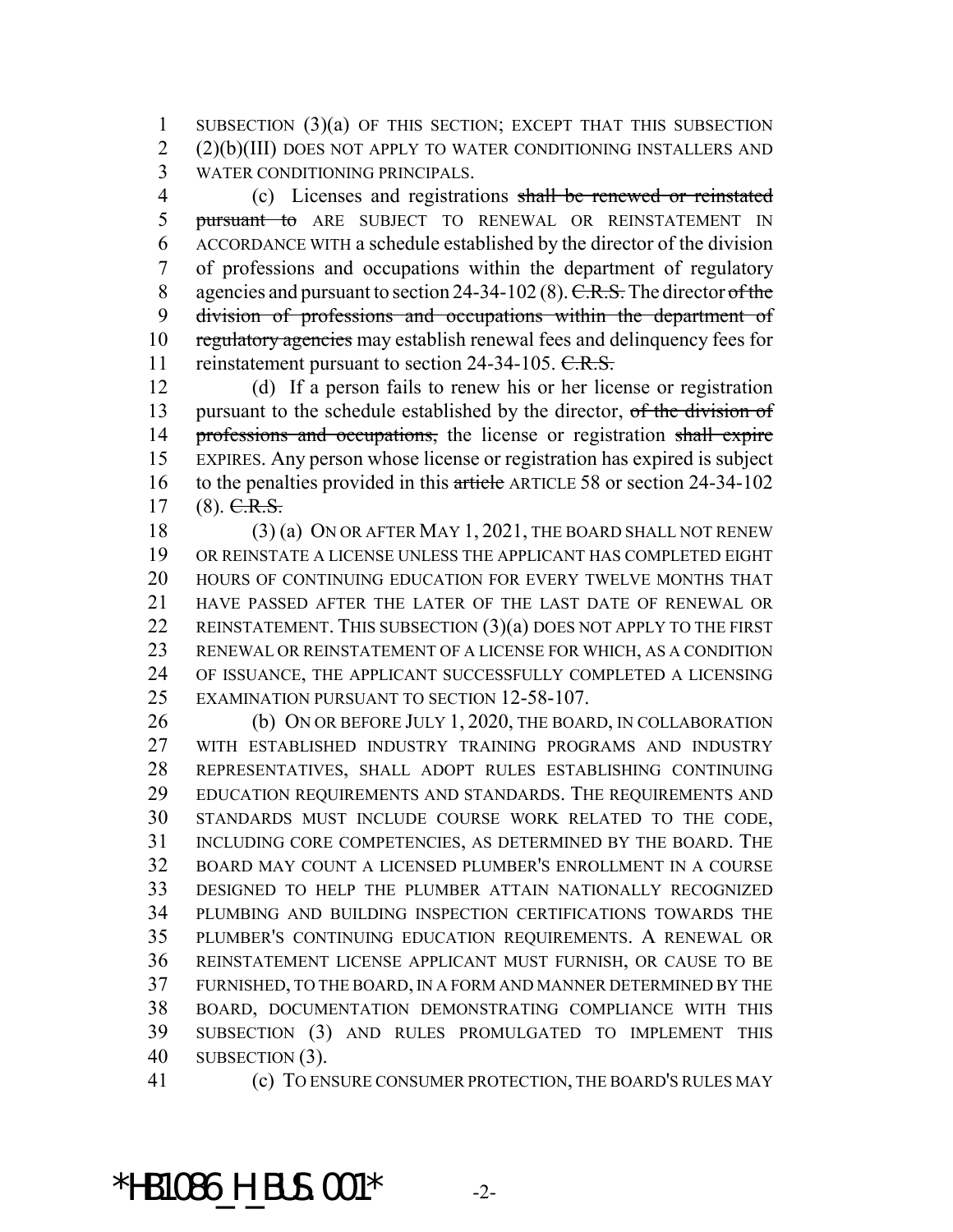- INCLUDE AUDIT STANDARDS FOR LICENSEE COMPLIANCE WITH CONTINUING
- EDUCATION REQUIREMENTS AND REQUIREMENTS PERTAINING TO THE
- TESTING OF LICENSEES BY THE CONTINUING EDUCATION VENDOR.".
- Page 4, line 7, after "DIRECTOR" insert "OF THE DIVISION OF PROFESSIONS AND OCCUPATIONS".
- Page 4, line 8, strike "POSTED." and substitute "POSTED OR, IF AN INSPECTING ENTITY DOES NOT HAVE A WEBSITE, PROVIDE ITS CURRENT PROCEDURES TO THE DIRECTOR FOR POSTING ON THE BOARD'S WEBSITE.".
- Page 4, strike lines 11 through 22 and substitute:

 "**SECTION 3.** In Colorado Revised Statutes, 12-155-112, **amend as relocated by House Bill 19-1172** (2); and **add** (3) as follows:

 **12-155-112. License renewal - fees - reinstatement - rules.** (2) (a) Licenses and registrations issued pursuant to this article 155 are subject to the renewal, expiration, reinstatement, and delinquency fee provisions specified in section 12-20-202 (1) and (2). Any person whose license or registration has expired is subject to the penalties provided in this article 155 or section 12-20-202 (1).

 (b) THIS SUBSECTION (2)(b) DOES NOT APPLY TO WATER CONDITIONING INSTALLERS AND WATER CONDITIONING PRINCIPALS. TO REINSTATE A LICENSE OR REGISTRATION THAT HAS BEEN EXPIRED FOR TWO OR MORE YEARS, A PERSON MUST DEMONSTRATE COMPETENCY BY:

**(I) PROVIDING VERIFICATION OF A LICENSE IN GOOD STANDING**  FROM ANOTHER STATE AND PROOF OF ACTIVE PRACTICE IN THAT STATE FOR THE YEAR PREVIOUS TO THE DATE OF RECEIPT OF THE REINSTATEMENT APPLICATION;

 (II) SATISFACTORILY PASSING THE STATE PLUMBING EXAMINATION 27 IN ACCORDANCE WITH SECTION 12-58-107; OR

28 (III) ANY OTHER MEANS APPROVED BY THE BOARD.

 (c) TO REINSTATE A LICENSE OR REGISTRATION THAT HAS BEEN EXPIRED FOR LESS THAN TWO YEARS, A PERSON MUST COMPLY WITH SUBSECTION (3)(a) OF THIS SECTION; EXCEPT THAT THIS SUBSECTION (2)(c) DOES NOT APPLY TO WATER CONDITIONING INSTALLERS AND WATER CONDITIONING PRINCIPALS.

 (3) (a) ON OR AFTER MAY 1, 2021, THE BOARD SHALL NOT RENEW OR REINSTATE A LICENSE UNLESS THE APPLICANT HAS COMPLETED EIGHT HOURS OF CONTINUING EDUCATION FOR EVERY TWELVE MONTHS THAT HAVE PASSED AFTER THE LATER OF THE LAST DATE OF RENEWAL OR

 $*$ HB1086 H BUS.001 $*$  -3-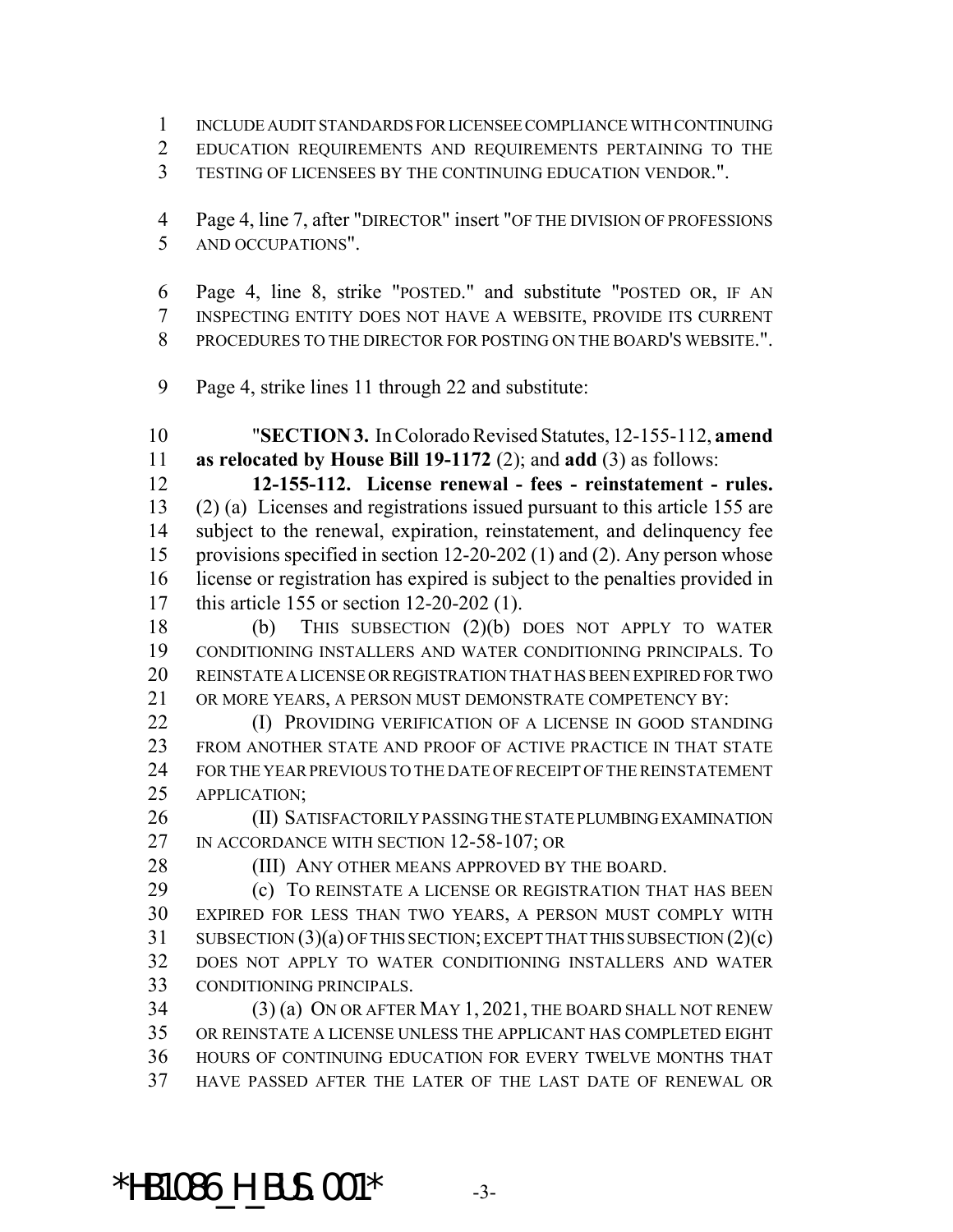REINSTATEMENT. THIS SUBSECTION (3)(a) DOES NOT APPLY TO THE FIRST RENEWAL OR REINSTATEMENT OF A LICENSE FOR WHICH, AS A CONDITION OF ISSUANCE, THE APPLICANT SUCCESSFULLY COMPLETED A LICENSING EXAMINATION PURSUANT TO SECTION 12-155-110.

 (b) ON OR BEFORE JULY 1, 2020, THE BOARD, IN COLLABORATION WITH ESTABLISHED INDUSTRY TRAINING PROGRAMS AND INDUSTRY REPRESENTATIVES, SHALL ADOPT RULES ESTABLISHING CONTINUING EDUCATION REQUIREMENTS AND STANDARDS. THE REQUIREMENTS AND STANDARDS MUST INCLUDE COURSE WORK RELATED TO THE CODE, INCLUDING CORE COMPETENCIES, AS DETERMINED BY THE BOARD. THE BOARD MAY COUNT A LICENSED PLUMBER'S ENROLLMENT IN A COURSE DESIGNED TO HELP THE PLUMBER ATTAIN NATIONALLY RECOGNIZED PLUMBING AND BUILDING INSPECTION CERTIFICATIONS TOWARDS THE PLUMBER'S CONTINUING EDUCATION REQUIREMENTS. A RENEWAL OR REINSTATEMENT LICENSE APPLICANT MUST FURNISH, OR CAUSE TO BE FURNISHED, TO THE BOARD, IN A FORM AND MANNER DETERMINED BY THE BOARD, DOCUMENTATION DEMONSTRATING COMPLIANCE WITH THIS SUBSECTION (3) AND RULES PROMULGATED TO IMPLEMENT THIS SUBSECTION (3).

20 (c) TO ENSURE CONSUMER PROTECTION, THE BOARD'S RULES MAY INCLUDE AUDIT STANDARDS FOR LICENSEE COMPLIANCE WITH CONTINUING EDUCATION REQUIREMENTS AND REQUIREMENTS PERTAINING TO THE TESTING OF LICENSEES BY THE CONTINUING EDUCATION VENDOR.

 **SECTION 4.** In Colorado Revised Statutes, 12-155-120, **add as relocated by House Bill 19-1172** (10) as follows:

 **12-155-120. Inspection - application - standards.** (10) (a) AN INSPECTOR PERFORMING AN INSPECTION FOR THE STATE, AN INCORPORATED TOWN OR CITY, COUNTY, CITY AND COUNTY, OR QUALIFIED STATE INSTITUTION OF HIGHER EDUCATION, REFERRED TO IN THIS SUBSECTION (10) AS AN "INSPECTING ENTITY", SHALL VERIFY COMPLIANCE WITH THIS ARTICLE 155.

 (b) (I) INSPECTIONS PERFORMED BY AN INSPECTING ENTITY MUST INCLUDE, FOR EACH PROJECT, A CONTEMPORANEOUS REVIEW TO ENSURE COMPLIANCE WITH SECTIONS 12-155-108 AND 12-155-124. A CONTEMPORANEOUS REVIEW MAY INCLUDE A FULL OR PARTIAL REVIEW OF THE PLUMBERS AND APPRENTICES WORKING AT A JOB SITE BEING INSPECTED.

 (II) TO ENSURE THAT ENFORCEMENT IS CONSISTENT, TIMELY, AND EFFICIENT, EACH INSPECTING ENTITY EMPLOYING INSPECTORS SHALL DEVELOP STANDARD PROCEDURES TO ADVISE ITS INSPECTORS ON HOW TO CONDUCT A CONTEMPORANEOUS REVIEW. AN INSPECTING ENTITY'S

 $*$ HB1086 H BUS.001 $*$  -4-